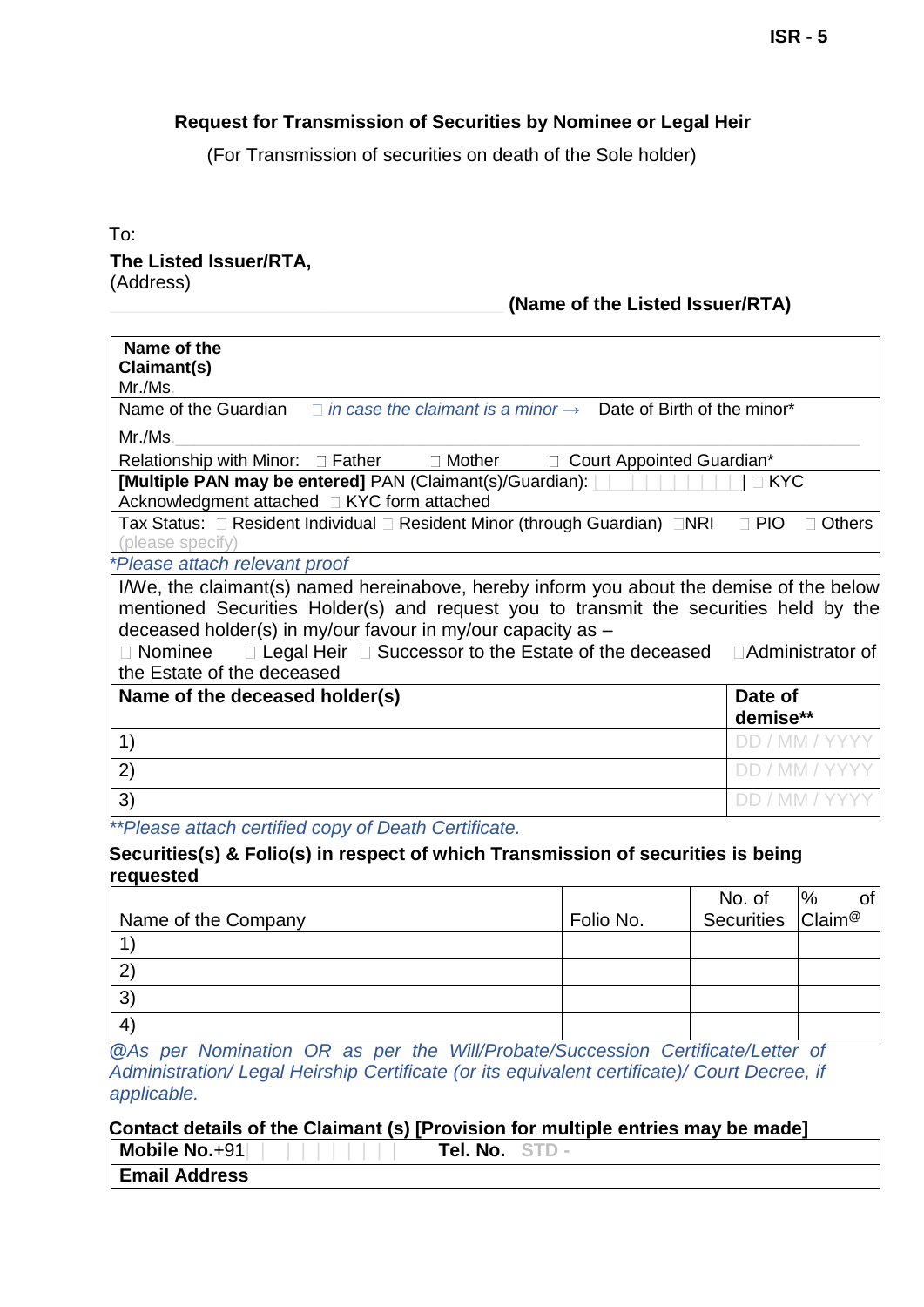# **Address**

*(Please note that address will be updated as per address on KYC form / KYC Registration Agency records)* 

| Address Line 1                                                                      |                            |                  |
|-------------------------------------------------------------------------------------|----------------------------|------------------|
| Address Line 2                                                                      |                            |                  |
| City:                                                                               | <b>State</b><br><b>PIN</b> |                  |
| <b>Bank Account Details of the Claimant</b>                                         |                            |                  |
| <b>Bank Name</b>                                                                    |                            |                  |
| Account No.                                                                         |                            | 11-digit IFSC    |
| $ A/c.$ Type $(\sqrt{})$ $\Box$ SB $\Box$ Current $\Box$ NRO $\Box$ NRE $\Box$ FCNR |                            | 9-digit MICR No. |
| Name of bank branch                                                                 |                            |                  |
| City<br>PIN                                                                         |                            |                  |

*Please attach &* tick✓ *Cancelled cheque with claimant's name printed* **OR** *Claimant's Bank Statement/Passbook (duly attested by the Bank Manager)* 

### **I also request you to pay the UNCLAIMED amounts***, if any***, in respect of the deceased securities holder(s) by direct credit to the bank account mentioned above.**

# **Additional KYC information** (Please tick✓ whichever is applicable)

| □Business □Professional                                                                                                                                                                  | <b>Occupation</b> □ Private Sector Service □ Public Sector Service □ Government Service |                            |  |
|------------------------------------------------------------------------------------------------------------------------------------------------------------------------------------------|-----------------------------------------------------------------------------------------|----------------------------|--|
| □Agriculturist □Retired □Home Maker □ Student □Forex Dealer □ Others<br>(Please specify)                                                                                                 |                                                                                         |                            |  |
| The Claimant is $\Box$ a Politically Exposed Person $\Box$ Related to a Politically Exposed<br>Person □ Neither (Not applicable)                                                         |                                                                                         |                            |  |
| Gross Annual Income $(\bar{x})$ $\Box$ Below 1 Lac $\Box$ 1-5 Lacs $\Box$ 5-10 Lacs $\Box$ 10-25 Lacs<br>25 Lacs-1 crore $\square$ > 1 crore                                             |                                                                                         |                            |  |
| <b>FATCA and CRS information</b>                                                                                                                                                         |                                                                                         |                            |  |
| Country of Birth<br>Place of Birth                                                                                                                                                       |                                                                                         |                            |  |
| <b>Nationality</b>                                                                                                                                                                       |                                                                                         |                            |  |
|                                                                                                                                                                                          | Are you a tax resident of any country other than India? $\square$ Yes $\square$ No      |                            |  |
| If Yes, please mention all the countries in which you are resident for tax purposes and the<br>associated Taxpayer Identification Number and its identification type in the column below |                                                                                         |                            |  |
| Country                                                                                                                                                                                  | <b>Tax-Payer Identification Number</b>                                                  | <b>Identification Type</b> |  |
|                                                                                                                                                                                          |                                                                                         |                            |  |
|                                                                                                                                                                                          |                                                                                         |                            |  |
|                                                                                                                                                                                          |                                                                                         |                            |  |